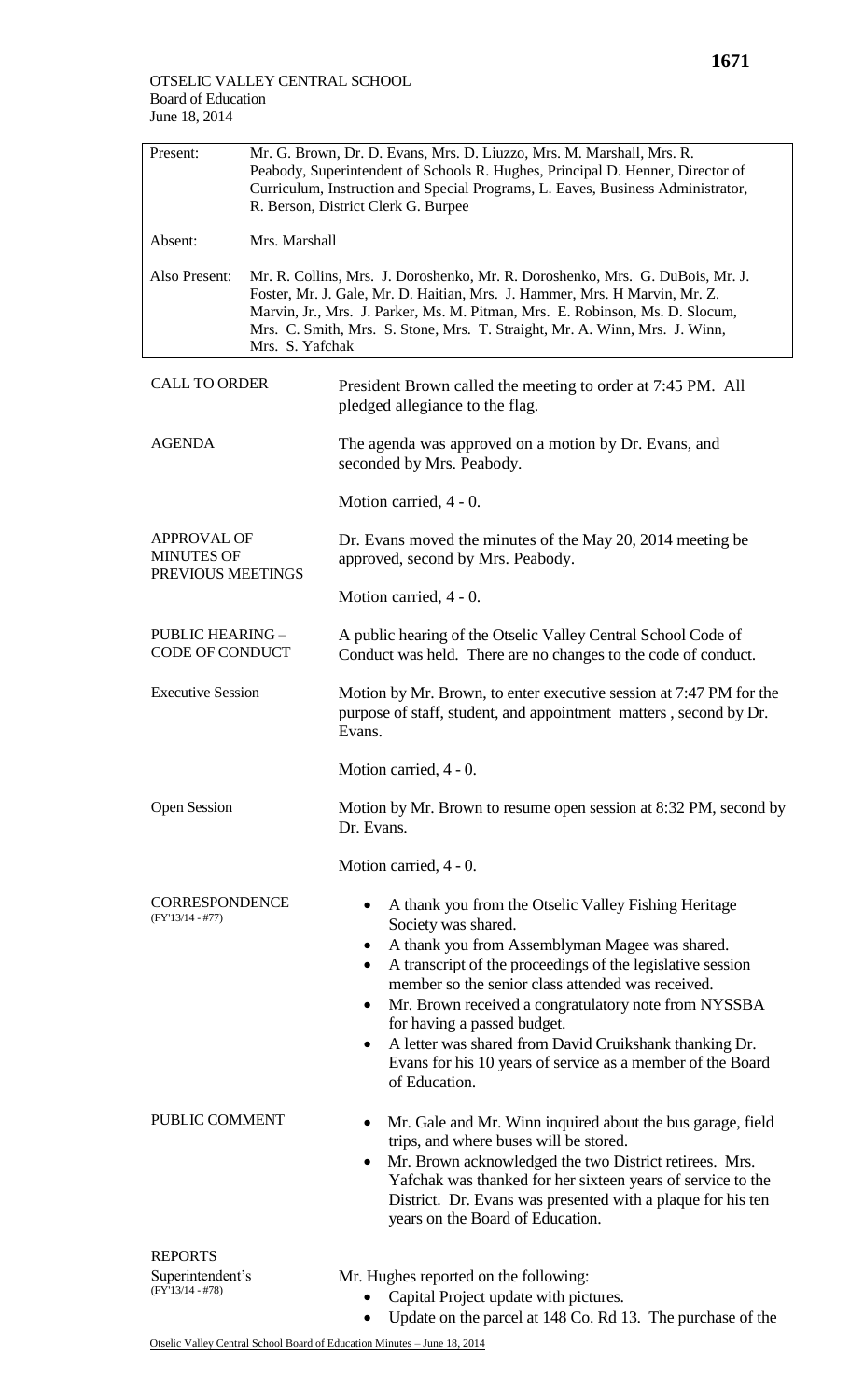|                                                                       | 1672                                                                                                                                                                                                                                                                                                                   |
|-----------------------------------------------------------------------|------------------------------------------------------------------------------------------------------------------------------------------------------------------------------------------------------------------------------------------------------------------------------------------------------------------------|
|                                                                       | property has been approved for about \$20,000.00. SED<br>approval is needed to demolition the house.                                                                                                                                                                                                                   |
|                                                                       | Common Core Night. Mrs. Eaves and Ms. Slocum have<br>$\bullet$<br>applied for a grant from the Catskill Regional Teacher<br>Center to host a Common Core Night for the parents and<br>staff. There is $$11,000 - $12,000.00$ available for these                                                                       |
| $(FY'13/14 - #79)$                                                    | grants.<br>Catskill Regional Teacher Center is sponsoring a summer<br>program for Board of Education members on August 12 <sup>th</sup> .<br>Mr. Brown and Mrs. Peabody are interested in attending.                                                                                                                   |
|                                                                       | Mrs. Hammer was selected as School Librarian of the Year<br>٠<br>for the Delaware-Chenango-Madison-Otsego BOCES.                                                                                                                                                                                                       |
| Director of Curriculum,<br><b>Instruction and Special</b><br>Programs | Mrs. Eaves reported on the following:<br>SRI and SMI Assessments for reading and math. Kim<br>$\bullet$                                                                                                                                                                                                                |
|                                                                       | Kalem has done a lot of behind the scenes staff training for<br>this.<br>Staff member are submitting their proposals for staff<br>$\bullet$                                                                                                                                                                            |
|                                                                       | development. Several are interested in the flipped<br>classroom concept.<br>Good News was shared from the classrooms of Mrs.<br>$\bullet$                                                                                                                                                                              |
|                                                                       | Kalin, Ms. Soprano, Mrs. Stover, and Mr. Winn<br>Kindergarten screening will be June 23rd and 24 <sup>th</sup> .                                                                                                                                                                                                       |
| Principal's                                                           | Mr. Henner reported on the following:<br>Mr. Wentworth put together a great Awards Program.<br>Met with the PTO regarding the Zoo Trip. It will be an<br>$\bullet$<br>incentive trip based on the summer reading program.<br>The K-6 field day was a success thanks in part to Mr.<br>$\bullet$<br>Barlow and the PTO. |
|                                                                       | A chart was shown depicting how many minutes of<br>"specials" the students have per week.                                                                                                                                                                                                                              |
| Business Administrator's                                              | Mr. Berson reported on the following:<br>There were nine citations as a result of the fire inspection.<br>$\bullet$<br>An explanation of the Delaware-Chenango-Madison-<br>٠<br>Otsego BOCES milk, ice cream, and student accident<br>insurance bids.                                                                  |
|                                                                       | There was only one incident in the internal claims audit<br>$\bullet$<br>findings.<br>He thanked those who have helped make his job easier<br>$\bullet$                                                                                                                                                                |
| $(FY'13/14 - #80)$                                                    | over the last year.<br>There have been significant savings in transportation<br>$\bullet$                                                                                                                                                                                                                              |
| $(FY'13/14 - #81)$                                                    | during this past year.<br>Mrs. Robinson and Ms. Pitman were introduced. They<br>$\bullet$<br>explained the proposal to start a Christmas tree plot on the<br>land lab on the Georgetown property. They answered<br>many questions.                                                                                     |
| Athletic Director's                                                   | Mr. Henner reported on the following:<br>Thanked the Booster Club for sponsoring the ice cream social<br>for the Spring sports. There was a good crowd and the coaches<br>did a great speaking about the various teams.                                                                                                |
| Board Member's                                                        | The following topics were discussed:<br>Discussion on the use of space at the Georgetown building.<br>$\bullet$<br>Currently the Eastern Star group is interested in using a<br>room on a regular basis. There are other groups interested<br>as well.                                                                 |
|                                                                       | Dr. Evans suggested that perhaps a good community<br>$\bullet$<br>service project for the students would be to revitalize the<br>cemetery in Otselic.                                                                                                                                                                  |
|                                                                       | Dr. Evans said this has been a pretty good ride for the last<br>ten years as a Board member. There have been a lot of ups                                                                                                                                                                                              |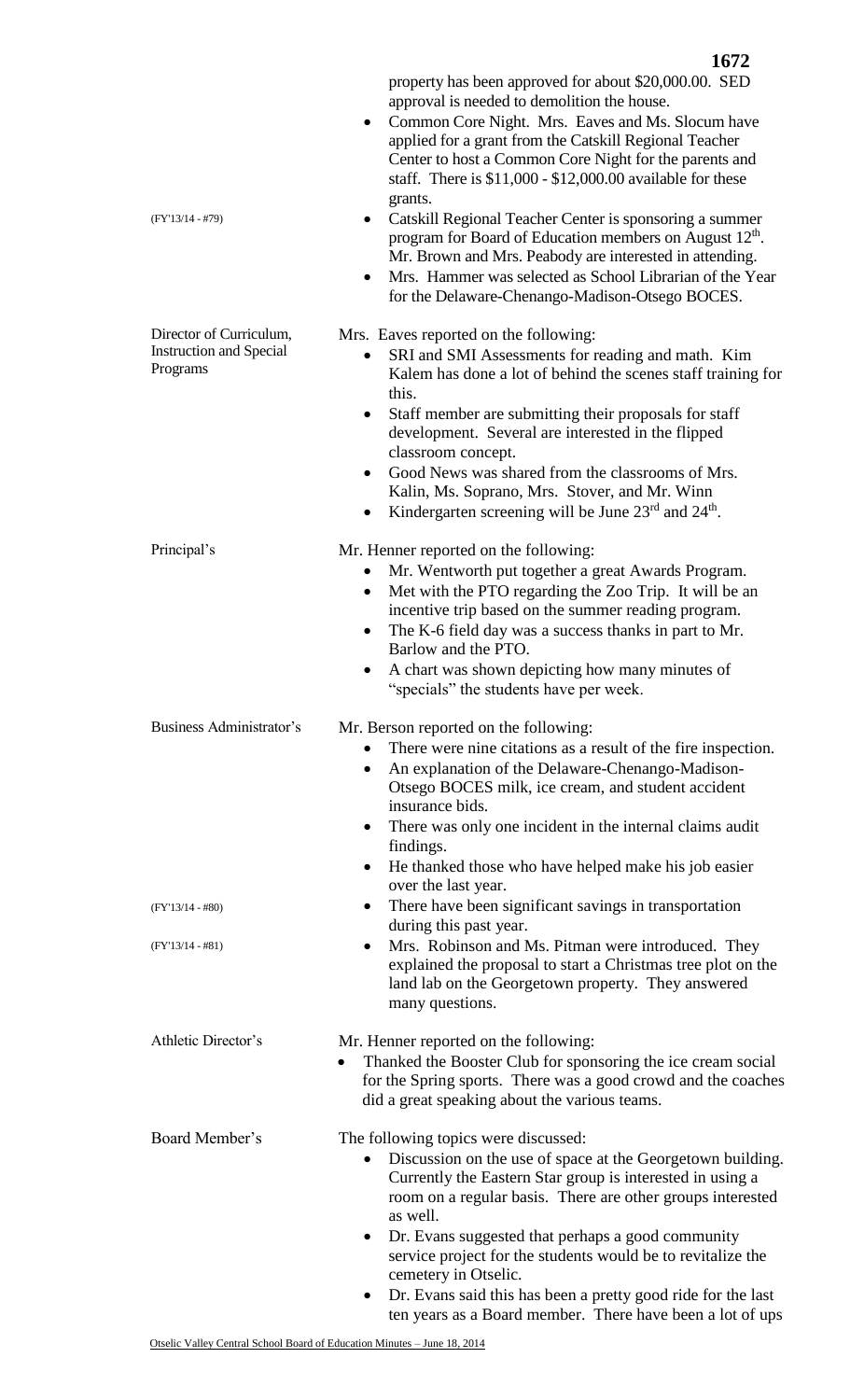and downs but a lot of positives in the last three to four years. He has had fun working with the fellow Board members. He thanked the administration for getting us where the District is today.

- The NYSSBA Convention in New York City in October was discussed. Currently there are three member interested in attending. There will be a bus available that will leave from BT BOCES.
- Mrs. Peabody reported on the Chenango County School Board Association meeting that was held at Otselic Valley on June  $6<sup>th</sup>$ . Only four districts in the county are actively involved in it. She is inquiring what Otselic Valley wants to glean from it. They are attempting to offer professional development opportunities through NYSSBA for the school districts. The Fall Dinner Meeting will be in Oxford.
- Mrs. Peabody reported she likes seeing agenda items on the SmartBoard.
- A Facility/Safety/Playground Committee needs to be established. Mrs. Peabody and Mr. Foster would like to serve on that committee.
- Mr. Brown thanked the PTO for donating shirts for all the K-6 students that were worn at the field day.

Motion by Mrs. Peabody, to accept the May financial reports as presented. Second by Dr. Evans.

Motion carried, 4 - 0.

None at this time.

NEW BUSINESS Personnel

Recommendations

UNFINISHED BUSINESS

Financial Reports (FY'13/14 - #83)

> Motion by Mr. Brown, upon the recommendation of the Superintendent of Schools, to appoint the personnel recommendations as follows:

| Michael<br>Radizwon  | Appointment as a<br>volunteer with the girls<br>soccer program                                                                                                                                             |                                                                    |
|----------------------|------------------------------------------------------------------------------------------------------------------------------------------------------------------------------------------------------------|--------------------------------------------------------------------|
| Madeline<br>Marshall | Appointment as a<br>summer bus aide, at a<br>stipend of \$10.40 /hour                                                                                                                                      | Effective July 7<br>$2014 -$ August 15,<br>2014                    |
| Kimberly Mikula      | Appointment as a<br>summer bus aide, at a<br>stipend of \$10.40 /hour                                                                                                                                      | Effective July 7<br>$2014 -$ August 15,<br>2014                    |
| Lisa Doughty         | Appointment as a<br>substitute bus driver                                                                                                                                                                  |                                                                    |
| Lori Wood            | Appointment as a<br>substitute teacher                                                                                                                                                                     |                                                                    |
| Molly Shepherd       | Conditional three year<br>probationary<br>appointment pending<br>clearance from the<br><b>State Education</b><br>Department as an<br>elementary education<br>teacher, at a salary per<br>the OVTA contract | <b>Effective September</b><br>3, 2014 through<br>September 2, 2017 |
| Joseph Harder        | Conditional three year<br>probationary<br>appointment pending<br>clearance from the<br><b>State Education</b><br>Department as a                                                                           | <b>Effective September</b><br>3, 2014 through<br>September 2, 2017 |

(FY'13/14 - #82)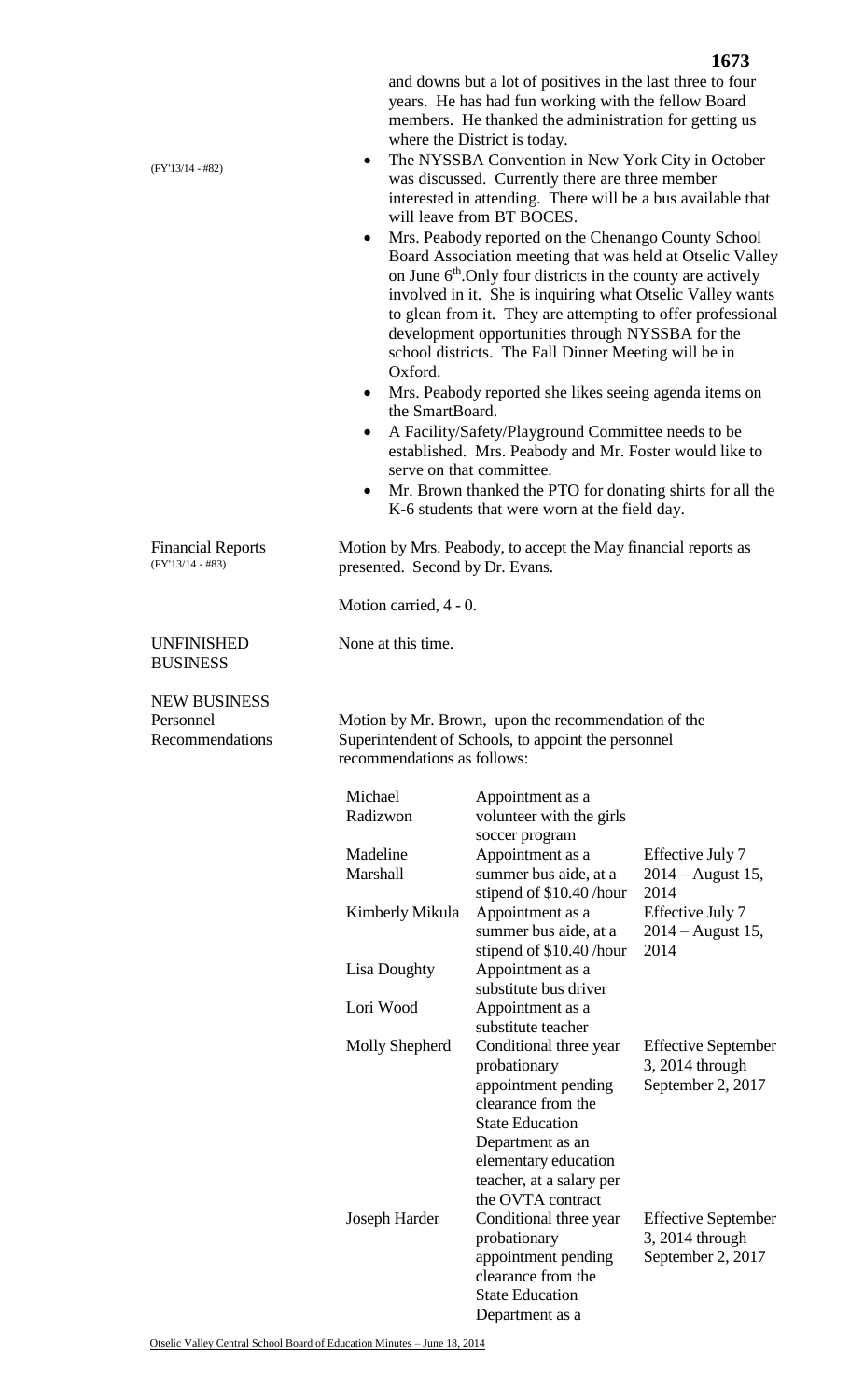|                 | special education<br>teacher, at a salary per<br>the OVTA contract |                     |
|-----------------|--------------------------------------------------------------------|---------------------|
| Krista Sheridan | Two Year probationary                                              | Effective July 1,   |
|                 | appointment as a                                                   | 2014 through June   |
|                 | guidance counselor at a                                            | 30, 2016            |
|                 | salary of \$44,358.00                                              |                     |
|                 | (Step 4M)                                                          |                     |
| William Tei     | Appointment as an                                                  | Effective April 25, |
|                 | accompanist for the                                                | 2014                |
|                 | chorus at a rate per the                                           |                     |
|                 | <b>OVTA</b> contract                                               |                     |

Second by Dr. Evans.

Motion carried, 4 - 0.

Extra Curricular Appointment

Motion by Mrs. Peabody, upon the recommendation of the Superintendent of Schools, to approve the extracurricular appointments as listed for the 2014-2015 school year:

| <b>Anthony Zaia</b>     | <b>BM</b> Basketball                        |
|-------------------------|---------------------------------------------|
| <b>Anthony Zaia</b>     | <b>BM</b> Baseball                          |
| <b>Betty Robinson</b>   | Envirothon                                  |
| <b>Betty Robinson</b>   | FFA/Jr. FFA                                 |
| <b>Caitlin Connelly</b> | Class Advisor $2016(11)$                    |
| <b>Carlton Hills</b>    | <b>GV</b> Basketball                        |
| Carolina O'Connor       | Class Advisor $2019(8)$                     |
| Caroline Wentworth      | Book Keeper - Girls Basketball              |
|                         | Girls Modified Basketball scoreboard/       |
| Caroline Wentworth      | clock operator                              |
| Carrie Maxian           | Class Advisor $2016(11)$                    |
| Carrie Maxian           | RTI Facilitator (IRT/SBIT) (Co-Facilitator) |
| Carrie Maxian           | Kids in Action                              |
| Christine Kalin         | Class Advisor $2017(10)$                    |
| Cynthia Neal            | <b>Elementary Musical - Music Director</b>  |
| Cynthia Neal            | <b>Spring Musical - Music Director</b>      |
| David Benwell           | <b>GV</b> Soccer                            |
| David Benwell           | <b>GV</b> Softball                          |
| David Benwell           | <b>GV Basketball - Assistant</b>            |
| David Loomis            | <b>BV</b> Basketball                        |
| Diane Slocum            | Mentor                                      |
| Diane Slocum            | National Honor Society (Co-Advisor)         |
| Diane Slocum            | National Jr. Honor Society (Co-Advisor)     |
| Diane Slocum            | CSE Co-Chair                                |
| Eileen                  | <b>Sports Coordinator</b>                   |
| Knickerbocker           |                                             |
| Eileen<br>Knickerbocker | <b>BM</b> Soccer                            |
| Eileen                  |                                             |
| Knickerbocker           | <b>GM</b> Basketball                        |
| Eileen                  |                                             |
| Knickerbocker           | Scoreboard Operator - Indoor                |
| Eileen                  |                                             |
| Knickerbocker           | <b>CPR/Aed Instructor</b>                   |
| Eric Wentworth          | <b>GM</b> Soccer                            |
| Greg Milunich           | <b>Spring Musical - Cast Director</b>       |
| <b>Gregory Winn</b>     | V Wrestling                                 |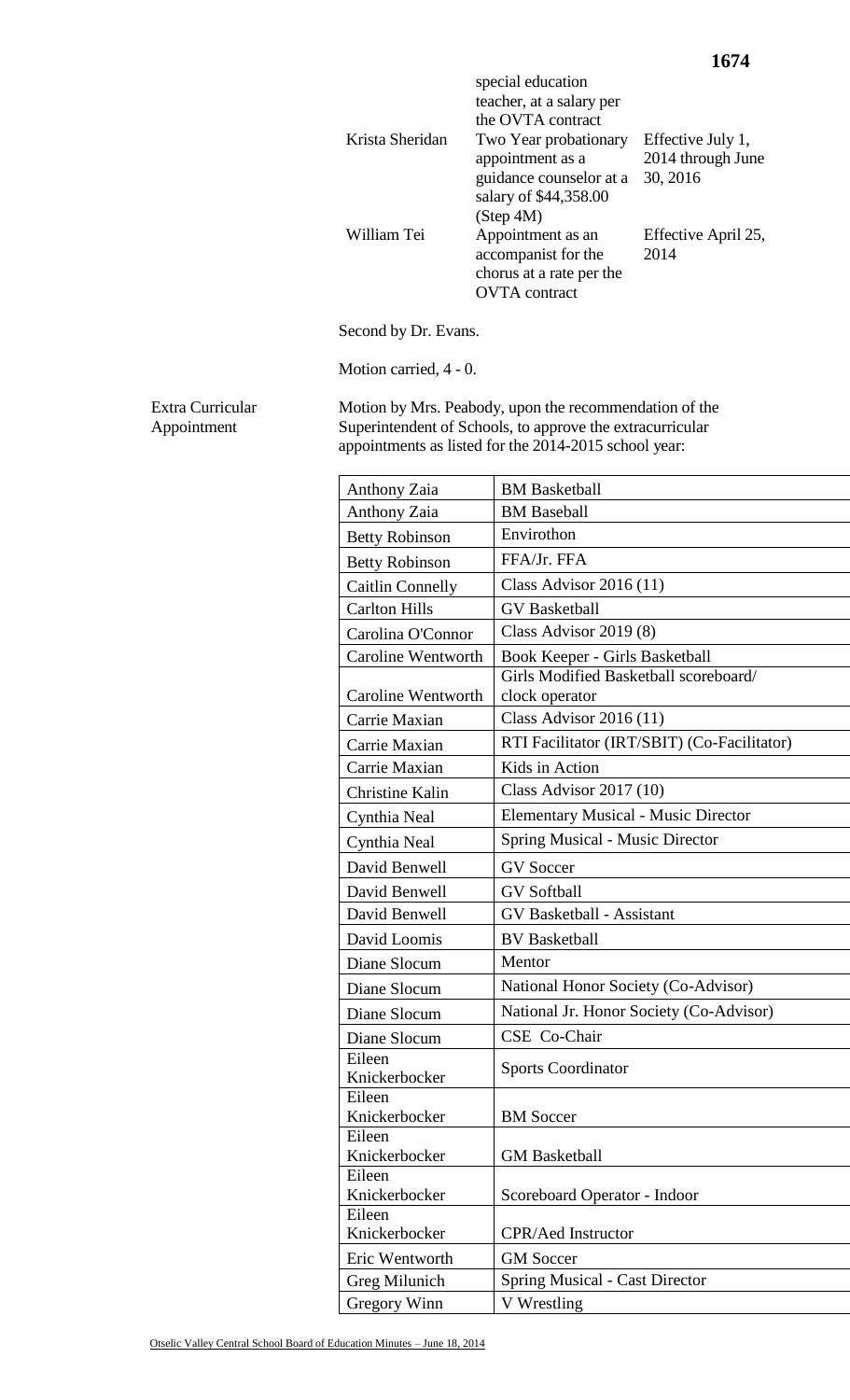| <b>Jacob Preston</b>              | <b>BV</b> Soccer                                 |
|-----------------------------------|--------------------------------------------------|
| <b>Jacob Preston</b>              | <b>BJV</b> Basketball                            |
| Jacob Preston                     | <b>BV</b> Baseball                               |
| Jenny Osowski                     | Class Advisor $2015(12)$                         |
| Jenny Osowski                     | Yearbook                                         |
| Jody Mashlykin                    | Class Advisor 2018 (9)                           |
| Jody Mashlykin                    | <b>SADD</b>                                      |
| John Decker                       | <b>Marching Band Director</b>                    |
| Joseph Harder                     | M Wrestling                                      |
| Julie Hammer                      | Book Club - Elementary                           |
| Julie Hammer                      | Book Club - High School                          |
| Julie Hammer                      | <b>Elementary Musical - Cast Director</b>        |
| <b>Justin Barlow</b><br>(6/11/14) | Dean of Students                                 |
| Lara Stover                       | RTI Facilitator (IRT/SBIT) (Co-Facilitator)      |
| Lori Youngs                       | Cheerleading                                     |
| Lori Youngs                       | Mentor                                           |
| Lori Youngs                       | <b>Student Council</b>                           |
| Mary Helen Blake                  | <b>Elementary Musical - Stage Craft Director</b> |
| Mary Helen Blake                  | <b>Spring Musical - Stage Craft Director</b>     |
| Michael Foor-Pessin               | <b>Fall Play Director</b>                        |
| Molly Shepherd                    | <b>GM</b> Softball                               |
| Pamela Adams                      | CSE Co-Chair                                     |
| Pamela Ross                       | Class Advisor $2015(12)$                         |
| Pamela Ross                       | Dean of Students                                 |
| Pamela Ross                       | National Honor Society (Co-Advisor)              |
| Pamela Ross                       | National Jr. Honor Society (Co-Advisor)          |
| Patsy Graham                      | Envirothon                                       |
| Patsy Graham                      | Shotclock Operator (B&G V And JV)                |
| Paul O'Connor                     | Shotclock Operator (B&G V And JV) –<br>back-up   |
| <b>Roy Marshall</b>               | Book Keeper - Boys Basketball                    |
| Tina Cruikshank                   | Class Advisor 2020 (7) co-advisor                |
| Tina Cruikshank                   | District Data Coordinator (CIO)                  |
| <b>Wendy Roodenburg</b>           | Class Advisor 2020 (7) co-advisor                |

**1675**

Second by Mrs. Liuzzo.

Motion carried, 4 - 0.

Resignation - Robert Tefft – Custodial Worker

Motion by Dr. Evans, upon the recommendation of the Superintendent of Schools, to adopt the following resolution:

WHEREBY, Robert Tefft was appointed as a custodian effective October 28, 1996,

AND WHEREAS, Article 9, section 9.3 of the Collective Bargaining Agreement between the Superintendent of the Otselic Valley Central School District and the Otselic Valley Employees' Association (hereinafter "CBA") states that "Any employee who is absent from his/her work assignment for two days without reason and notification shall be considered to have resigned his/her position effective the first date of such absence."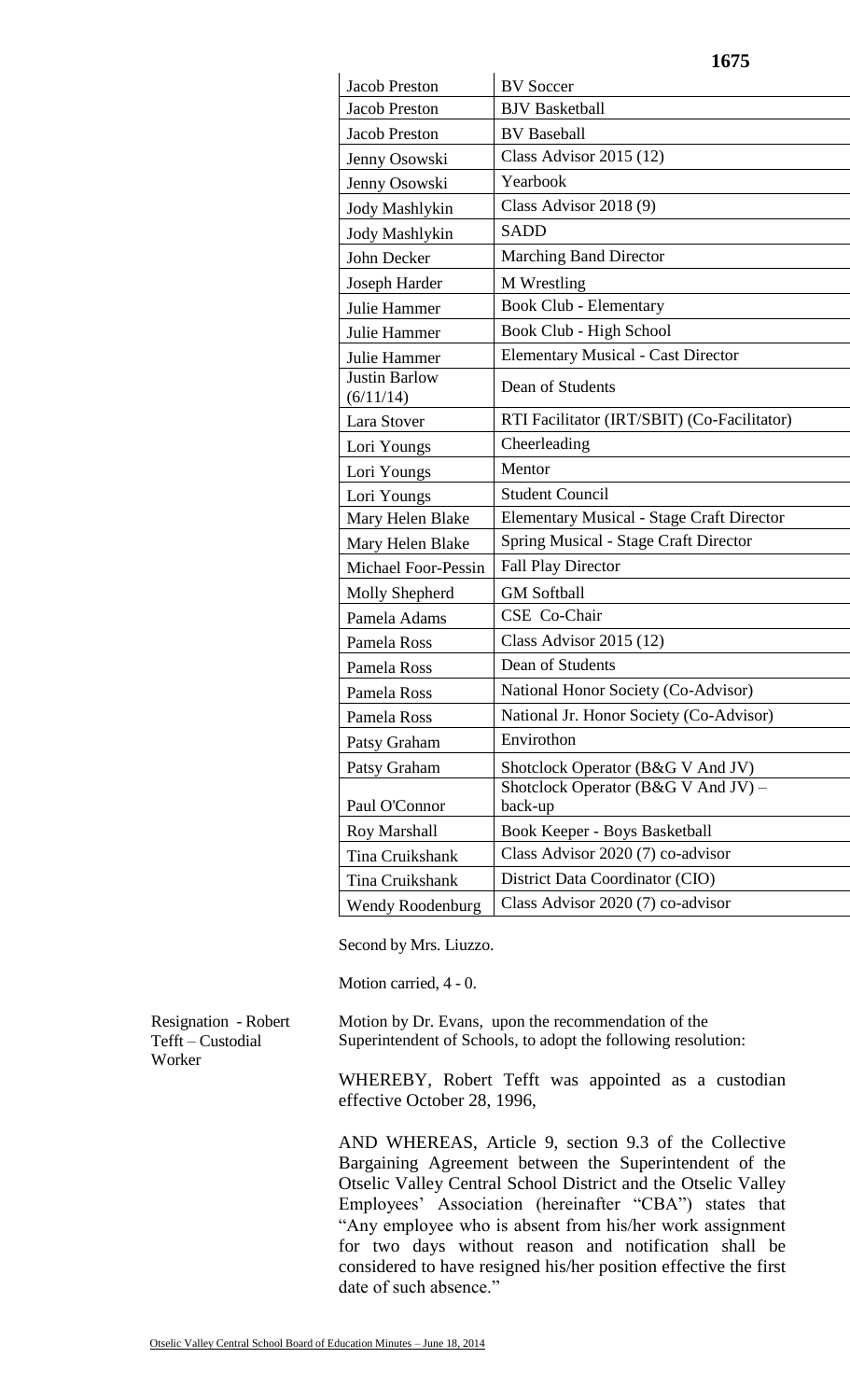AND WHEREAS, Robert Tefft is a member of the Otselic Valley Employees' Association and has used all of his entitled leave time,

AND WHEREAS, Robert Tefft has failed to provide any reason for his five (5) unauthorized leave days without pay since June 12, 2014,

AND WHEREAS, Robert Tefft has resigned from his position as of June 12, 2014 under Article 9, section 9.3 of the CBA due to his absences without reason and notification,

AND WHEREAS, the Superintendent of Schools recommends that the Board accept the resignation of Robert Tefft,

BE IT RESOLVED that the Otselic Valley School District Board of Education hereby accepts the recommendation of the Superintendent of Schools to approve the resignation of Robert Tefft.

Second by Mr. Brown.

Motion carried, 4 - 0.

| Delaware-Chenango-<br>Madison-Otsego<br><b>BOCES</b> Board<br><b>Member Special</b> | Motion by Mr. Brown to approve one $(1)$ vote in favor of the<br>following candidate to fill the vacancy on the Board of Education of<br>the Delaware-Chenango-Madison-Otsego BOCES:                                                                                                                                                                   |
|-------------------------------------------------------------------------------------|--------------------------------------------------------------------------------------------------------------------------------------------------------------------------------------------------------------------------------------------------------------------------------------------------------------------------------------------------------|
| Election<br>$(FY'13/14 - #84)$                                                      | David Cruikshank                                                                                                                                                                                                                                                                                                                                       |
|                                                                                     | Second by Dr. Evans.                                                                                                                                                                                                                                                                                                                                   |
|                                                                                     | Motion carried, 4 - 0.                                                                                                                                                                                                                                                                                                                                 |
| $2014 - 2015$<br>Transportation<br><b>Requests to Parochial</b><br>Schools          | Motion by Dr. Evans, upon the recommendation of the<br>Superintendent of Schools, to approve District transportation of two<br>students on Chapman Road as requested by Rudy Miller to the<br>Amish School on Lebanon Road for the 2014 – 2015 school year on<br>the days that Otselic Valley Central School is in session. Second by<br>Mrs. Peabody. |
|                                                                                     | Motion carried, 4 - 0.                                                                                                                                                                                                                                                                                                                                 |
| 2014-2015 Milk Bid<br>$(FY'13/14 - #85)$                                            | Motion by Dr. Evans, upon the recommendation of the<br>Superintendent of Schools, to award the bid for milk and milk<br>products to Bill Bros. Second by Mrs. Liuzzo.                                                                                                                                                                                  |
|                                                                                     | Motion carried, 4 - 0.                                                                                                                                                                                                                                                                                                                                 |
| 2014-2015 Ice Cream<br><b>Bid</b><br>$(FY'13/14 - #85)$                             | Motion by Dr. Evans, upon the recommendation of the<br>Superintendent of Schools, to award the bid for ice cream to Huff Ice<br>Cream. Second by Mrs. Peabody.                                                                                                                                                                                         |
|                                                                                     | Motion carried, 4 - 0.                                                                                                                                                                                                                                                                                                                                 |
| Committee on Special<br>Education<br>Recommendations                                | Motion by Dr. Evans, to accept the recommendations of the<br>Committee on Special Education resulting from the meetings on<br>April 28, May 6, May 7, May 13, May 16, May 19, May 20, May<br>22, May 28, May 30, June 2, and June 6, 2014. Second by Mr.<br>Brown.                                                                                     |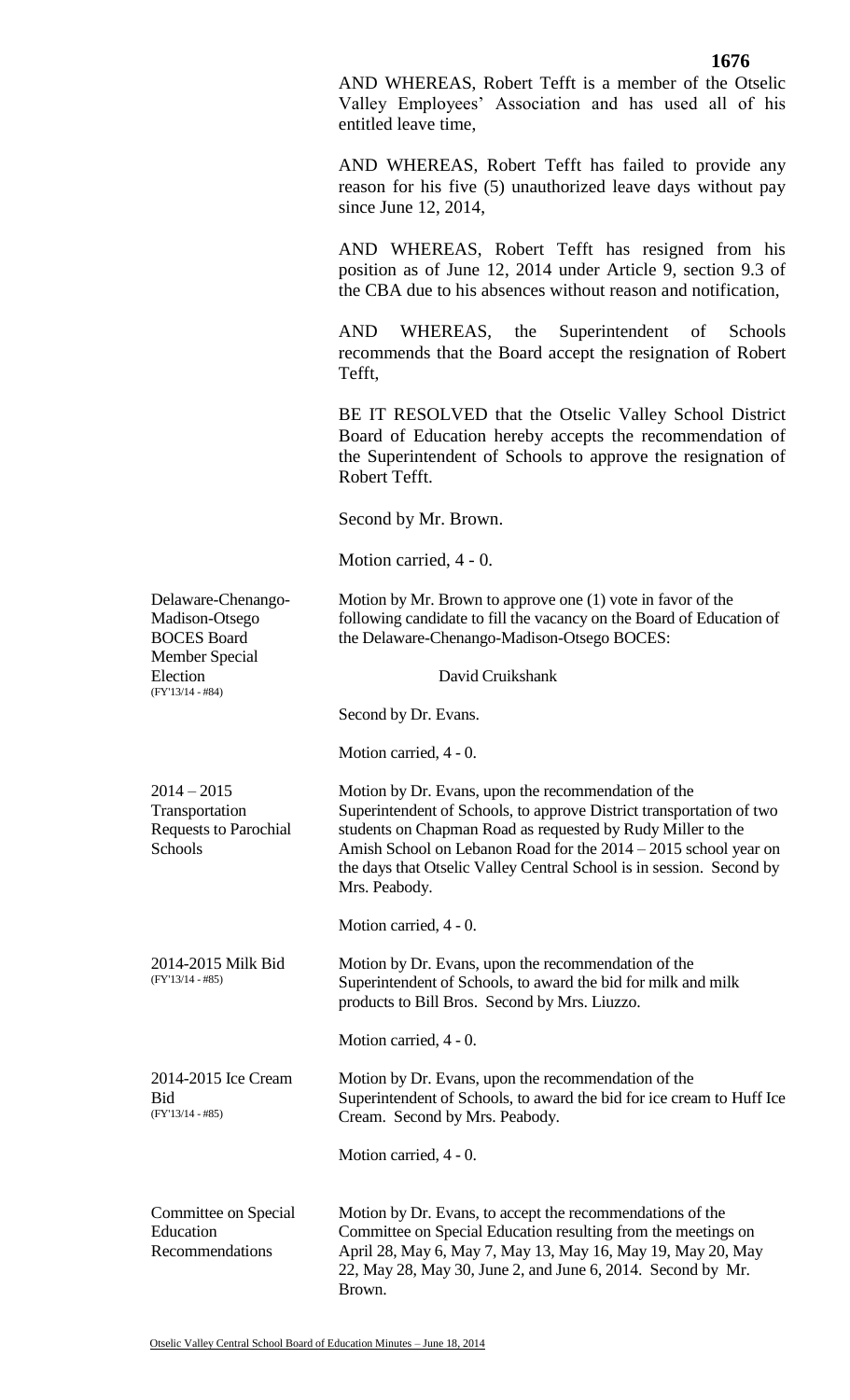Motion carried, 4 - 0.

Student Accident Insurance Quote (FY'13/14 - #86)

Cooperative Purchasing Resolution (FY'13/14 - #87)

Motion by Dr. Evans, upon the recommendation of the Superintendent of Schools, to accept the quote from Mang Pupil Benefits for student accident insurance. Second by Mrs. Peabody.

Motion carried, 4 - 0.

Motion by Mr. Brown, upon the recommendation of the Superintendent of Schools, to adopt the following resolution:

WHEREAS, The Cooperative Purchasing Service is a plan of a number of public school districts in the Delaware-Chenango-Madison-Otsego BOCES Area in New York, to bid jointly equipment, supplies and contract items, and

WHEREAS, the Otselic Valley Central School is desirous of participating with other districts in the Delaware-Chenango-Madison-Otsego BOCES in the joint bidding of the items mentioned above as authorized by General Municipal Law, Section 119-0, and

WHEREAS, the Otselic Valley Central School wishes to appoint the Delaware-Chenango-Madison-Otsego BOCES to advertise for bid, accept, tabulate bids and award bids on their behalf; therefore

BE IT RESOLVED that the Board of Education of the Otselic Valley Central School listed below hereby appoints the Delaware-Chenango-Madison-Otsego BOCES to represent it an all matters relating above, and designates The Evening Sun Newspaper as the legal publication for all Cooperative Purchasing bid notifications, and

BE IT FURTHER RESOLVED, that the Board of Education of the Otselic Valley Central School authorizes the Delaware-Chenango-Madison-Otsego BOCES to represent it in all matters leading up to the entering into a contract for the purchase of the above mentioned commodities, and

BE IT FURTHER RESOLVED, that the Board of Education of the Otselic Valley Central School agrees to (1) assume its equitable share of the costs of the cooperative bidding; (2) abide by majority decisions of the participating districts; (3) abide by the award of the BOCES Board; (4) and that after the award of the bid, it will conduct all negotiations directly with the successful bidder(s).

Second by Mrs. Peabody.

Motion carried, 4 - 0.

Motion by Mrs. Peabody, upon the recommendation of the Superintendent of Schools, to adopt the following resolution:

WHEREAS, It is a plan of a number of public school districts in the Delaware-Chenango-Madison-Otsego BOCES Area in New York, to bid jointly cafeteria supplies including but not limited to food and paper items, and

WHEREAS, the Otselic Valley Central School is desirous of participating with other districts in the Delaware-Chenango-Madison-Otsego BOCES in the joint bidding of the items mentioned above as authorized by General Municipal Law, Section 119-0, and

WHEREAS, that the Board of Education of the Otselic Valley Central School wishes to appoint a committee made up of participating schools to assume the responsibility of drafting for

Cafeteria Supplies and Food Resolution (FY'13/14 - #87)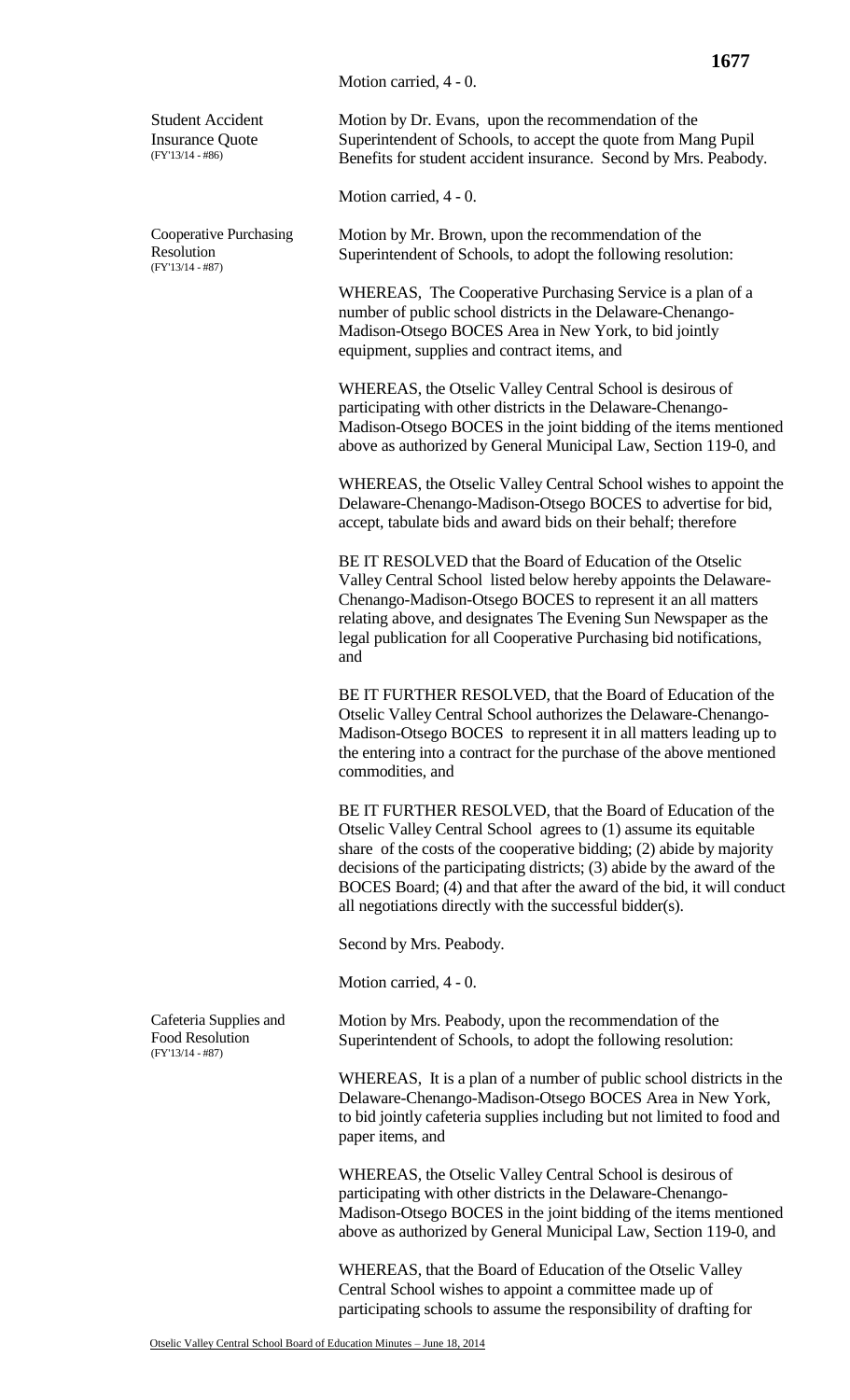BE IT RESOLVED that the Board of Education of the Otselic Valley Central School listed below hereby appoints the Delaware-Chenango-Madison-Otsego BOCES to represent it an all matters relating above, and designates The Evening Sun Newspaper as the legal publication for all Cooperative Purchasing bid notifications, and

BE IT FURTHER RESOLVED, that the Board of Education of the Otselic Valley Central School authorizes the Delaware-Chenango-Madison-Otsego BOCES to represent it in all matters leading up to the entering into a contract for the purchase of the above mentioned commodities, and

BE IT FURTHER RESOLVED, that the Board of Education of the Otselic Valley Central School agrees to (1) assume its equitable share of the costs of the cooperative bidding; (2) abide by majority decisions of the participating districts; (3) abide by the award of the BOCES Board; (4) and that after the award of the bid, it will conduct all negotiations directly with the successful bidder(s).

Second by Mrs. Liuzzo.

Motion carried, 4 - 0.

Motion by Dr. Evans, upon the recommendation of the Superintendent of Schools, to adopt the following resolution:

WHEREAS, It is a plan of a number of public school districts in the Delaware-Chenango-Madison-Otsego BOCES Area in New York, to bid jointly equipment, supplies and contract items, and

WHEREAS, the Otselic Valley Central School is desirous of participating with other districts in the Delaware-Chenango-Madison-Otsego BOCES in the joint bidding of the items mentioned above as authorized by General Municipal Law, Section 119-0, and

WHEREAS, that the Board of Education of the Otselic Valley Central School wishes to appoint a committee made up of participating schools to assume the responsibility of drafting for specification, advertising for bids, accepting and opening bids, tabulating bids and awarding bids and reporting the results to the schools, therefore

BE IT RESOLVED that the Board of Education of the Otselic Valley Central School listed below hereby appoints the Delaware-Chenango-Madison-Otsego BOCES to represent it an all matters relating above, and designates The Evening Sun Newspaper as the legal publication for all Cooperative Purchasing bid notifications, and

BE IT FURTHER RESOLVED, that the Board of Education of the Otselic Valley Central School authorizes the Delaware-Chenango-Madison-Otsego BOCES to represent it in all matters leading up to the entering into a contract for the purchase of the above mentioned commodities, and

BE IT FURTHER RESOLVED, that the Board of Education of the Otselic Valley Central School agrees to (1) assume its equitable share of the costs of the cooperative bidding; (2) abide by majority decisions of the participating districts; (3) abide by the award of the BOCES Board; (4) and that after the award of the bid, it will conduct

Generic Resolution (FY'13/14 - #87)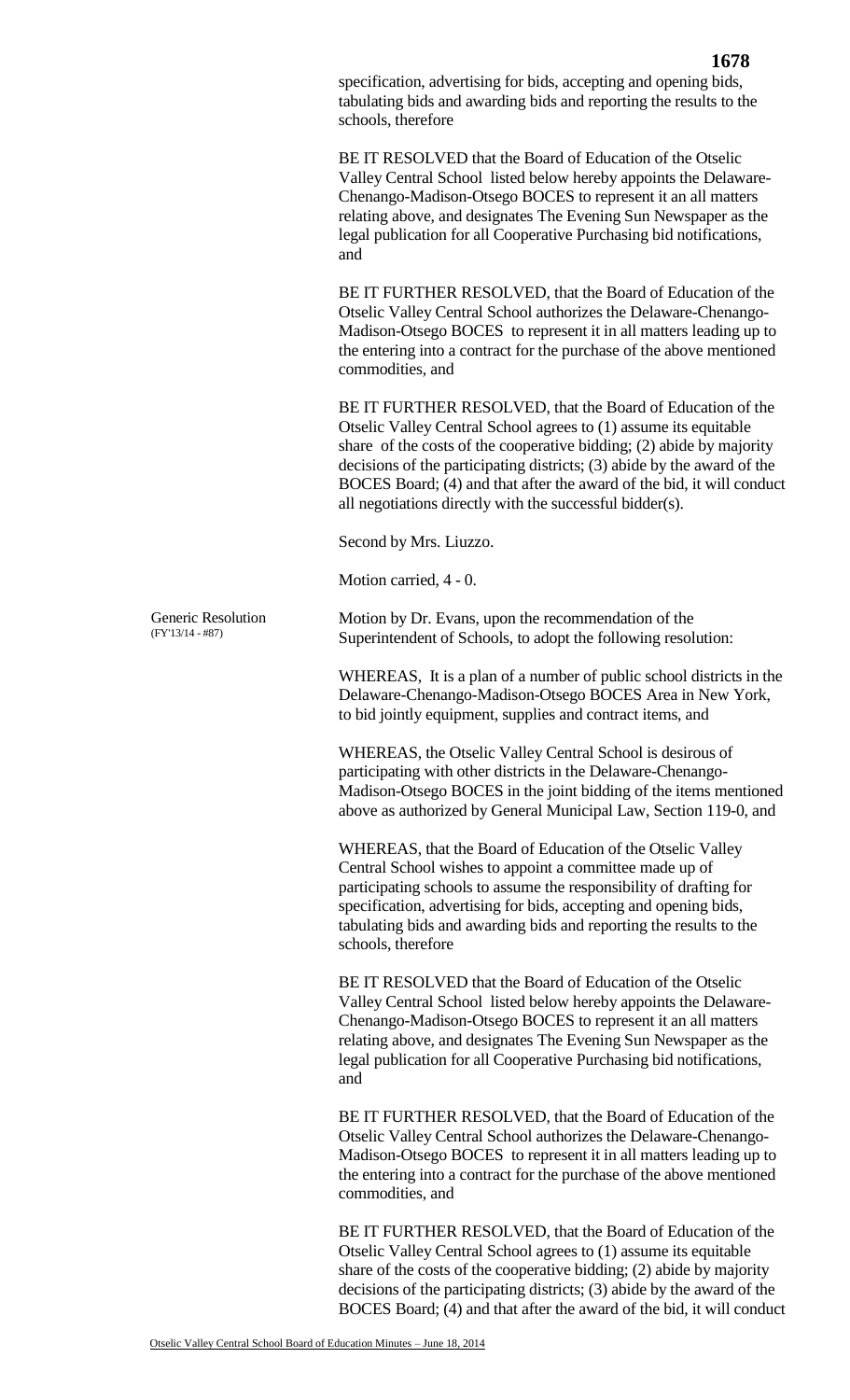all negotiations directly with the successful bidder(s).

Second by Mrs. Peabody.

Motion carried, 4 - 0.

Bond Resolution for Parking Project  $(FY'13/14 - #88)$ 

Motion by Mrs. Liuzzo, upon the recommendation of the Superintendent of Schools, to adopt the following resolution:

BOND RESOLUTION DATED JUNE 18, 2014 OF THE BOARD OF EDUCATION OF THE OTSELIC VALLEY CENTRAL SCHOOL DISTRICT AUTHORIZING GENERAL OBLIGATION BONDS TO FINANCE CERTAIN CAPITAL IMPROVEMENTS, AUTHORIZING THE ISSUANCE OF BOND ANTICIPATION NOTES IN CONTEMPLATION THEREOF, THE LEVY OF TAXES IN ANNUAL INSTALLMENTS IN PAYMENT THEREOF, THE EXPENDITURE OF SUCH SUMS FOR SUCH PURPOSE, AND DETERMINING OTHER MATTERS IN CONNECTION THEREWITH.

WHEREAS, the qualified voters of the Otselic Valley Central School District, New York, at the annual meeting of such voters duly held on May 20, 2014, duly approved a proposition authorizing the levy of taxes to be collected in installments, in the manner provided by the Education Law, for the class of objects or purposes hereinafter described; and

WHEREAS, the Board of Education, acting as lead agency under the State Environmental Quality Review Act and the applicable regulations promulgated thereunder ("SEQRA"), has completed its environmental review and, on both March 20, 2013 and October 16, 2013, has duly adopted a negative declaration and has determined that the implementation of the type I and unlisted actions as proposed will not result in any significant adverse environmental impacts; now therefore

BE IT RESOLVED BY THIS BOARD OF EDUCATION AS FOLLOWS:

Section 1. The Otselic Valley Central School District shall undertake certain capital improvements to the School District's existing school buildings and facilities, as more particularly described in Section 3 hereof, and as generally outlined to and considered by the voters of the School District at the annual voter meeting on May 20, 2014.

Section 2. The Otselic Valley Central School District is hereby authorized to issue its GeneralObligation Serial Bonds in the aggregate principal amount of not to exceed \$498,018, pursuant to the Local Finance Law of New York, in order to finance the class of objects or purposes described herein.

Section 3. The class of objects or purposes to be financed pursuant to this resolution (hereinafter referred to as "purpose") is certain capital improvements consisting of addition to, construction and reconstruction of, school buildings and facilities within the School District (each such building being a class "A" (fireproof and certain fire resistant) building as defined in Subdivision 11 of Paragraph a of Section 11.00 of said Local Finance Law), site improvements, and the acquisition of certain original furnishings, equipment, and apparatus and other incidental improvements required in connection therewith for such construction and school use.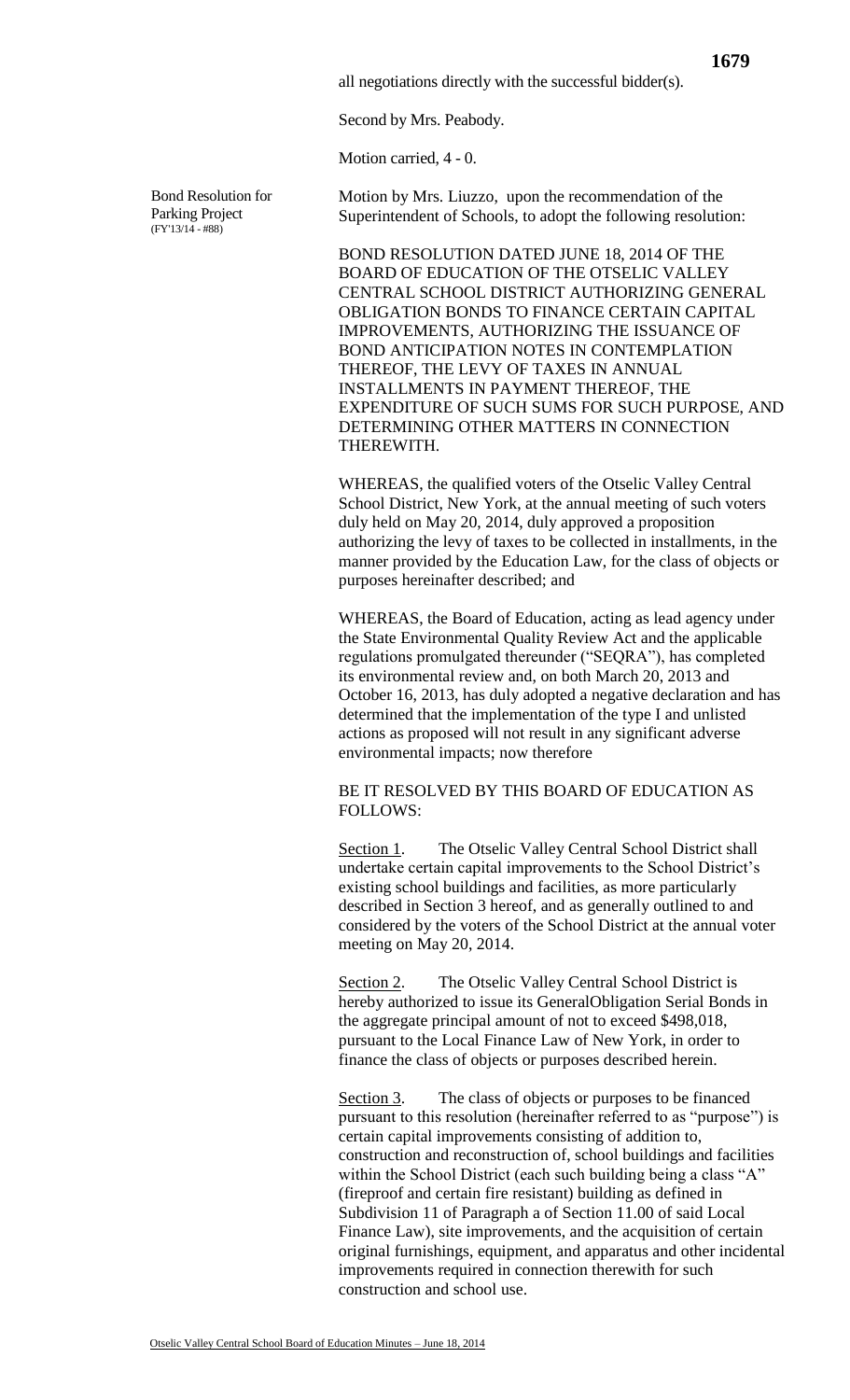Section 4. It is hereby determined and declared that (a) the aggregate maximum cost of said purpose, as estimated by the Board of Education, is \$498,018, and such amount is hereby appropriated therefor; and (b) the Otselic Valley Central School District's plan to finance the cost of said purpose is to provide up to \$498,018 from funds raised by the issuance of said Bonds and the Bond Anticipation Notes hereinafter referred to; and (c) no money has heretofore been authorized to be applied to the payment of the cost of said purpose.

Section 5. It is hereby determined that the purpose is one of the class of objects or purposes described in Subdivision 97 of Paragraph a of Section 11.00 of the Local Finance Law, and that the period of probable usefulness of said purpose is thirty (30) years.

Section 6. The Otselic Valley Central School District is hereby authorized to issue its Bond Anticipation Notes in the aggregate principal amount of not to exceed \$498,018, and is hereby authorized to issue renewals thereof, pursuant to the Local Finance Law of New York in order to finance the purpose in anticipation of the issuance of the above described Bonds.

Section 7. It is hereby determined and declared that (a) there are presently no outstanding Bond Anticipation Notes issued in anticipation of the sale of said Bonds, (b) the Bond Anticipation Notes authorized hereby shall mature within one year of the date of issuance thereof or such longer term as may be desired in accordance with the provisions of the Local Finance Law, (c) the Bond Anticipation Notes authorized hereby are not issued in anticipation for Bonds for an assessable improvement, and (d) current funds will be provided prior to the issuance of the Bonds or Bond Anticipation Notes herein authorized, to the extent, if any, required by Section 107.00 of the Local Finance Law.

Section 8. It is hereby determined and declared that the Otselic Valley Central School District reasonably expects to reimburse the general fund, or such other fund as may be utilized, not to exceed the maximum amount authorized herein, from the proceeds of the obligations authorized hereby for expenditures, if any, from such fund that may be made for the purpose prior to the date of issuance of such obligations. This is a declaration of official intent under Treasury Regulation §1.150-2.

Section 9. The faith and credit of the Otselic Valley Central School District, New York, are hereby irrevocably pledged for the payment of the principal of and interest on such Bonds and Bond Anticipation Notes as the same respectively become due and payable. An annual appropriation shall be made in each year sufficient to pay the principal of and interest on such obligations becoming due and payable in such year. There shall annually be levied on all taxable real property of said School District, a tax sufficient to pay the principal of and interest on such obligations as the same become due and payable.

Section 10. The power to further authorize the sale and issuance of said Bonds and Bond Anticipation Notes and to prescribe the terms, form and contents of said Bonds and Bond Anticipation Notes, subject to the provisions of this resolution and the Local Finance Law of New York, including without limitation, the authority to determine whether to accept bids electronically to the extent allowed by Section 58.00 of the Local Finance Law, the consolidation with other issues, the determination to issue Bonds with substantially level or declining annual debt service, all contracts for, and determinations with respect to credit or liquidity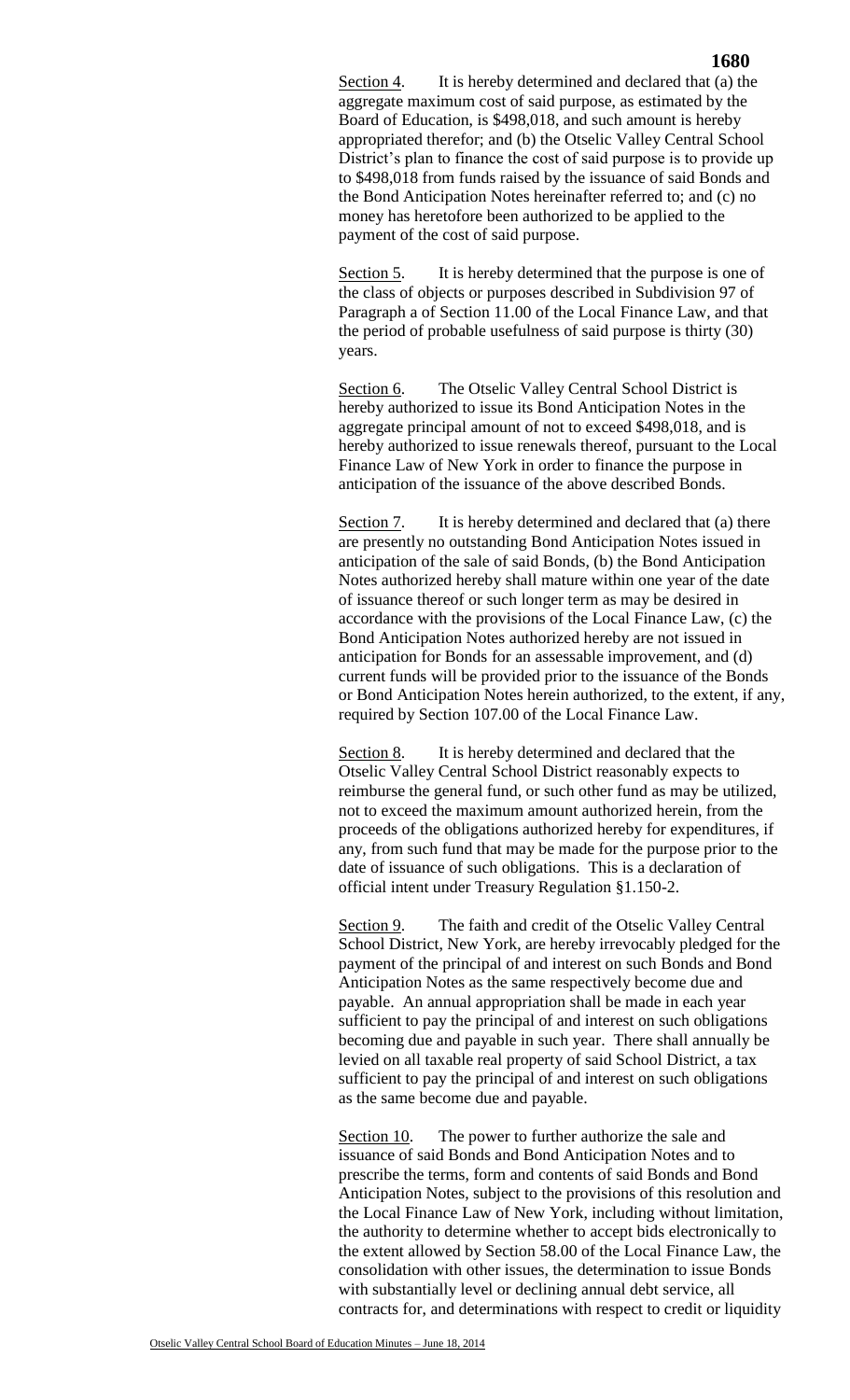|                                                      | 1681                                                                                                                                                                                                                                                                                                                                                                                                                                                                                                                                                                                                                                                                                                                                                                                                                                                                                                                                                                                                                                                                                                                     |
|------------------------------------------------------|--------------------------------------------------------------------------------------------------------------------------------------------------------------------------------------------------------------------------------------------------------------------------------------------------------------------------------------------------------------------------------------------------------------------------------------------------------------------------------------------------------------------------------------------------------------------------------------------------------------------------------------------------------------------------------------------------------------------------------------------------------------------------------------------------------------------------------------------------------------------------------------------------------------------------------------------------------------------------------------------------------------------------------------------------------------------------------------------------------------------------|
|                                                      | enhancements, if any, and to sell, issue and deliver said Bonds and<br>Bond Anticipation Notes, subject to the provisions of this<br>resolution and Local Finance Law, is hereby delegated to the<br>President of the Board of Education or to the Vice President of the<br>Board in the event of the absence or unavailability of the<br>President. The President of the Board of Education, Vice<br>President and the District Clerk are hereby authorized to sign by<br>manual or facsimile signature any Bonds and Bond Anticipation<br>Notes issued pursuant to this resolution, and are hereby authorized<br>to affix to such Bonds and Bond Anticipation Notes the corporate<br>seal of the School District and to attest the same. The President of<br>the Board of Education is additionally authorized (but not<br>required) to execute and deliver a financing agreement with the<br>Dormitory Authority of the State of New York and any other<br>agreements and documents necessary to accomplish a financing,<br>all as may be determined in the discretion of the President of the<br>Board of Education. |
|                                                      | This resolution, or a summary hereof, shall be<br>Section 11.<br>published in full by the District Clerk of the School District<br>together with a notice in substantially the form prescribed by<br>Section 81.00 of said Local Finance Law, and such publication<br>shall be in each official newspaper of the School District. The<br>validity of said Bonds and Bond Anticipation Notes issued in<br>anticipation of the sale of said Bonds may be contested only if<br>such obligations are authorized for an object or purpose for which<br>said School District is not authorized to expend money, or the<br>provisions of law which should be complied with, at the date of<br>publication of this resolution are not substantially complied with,<br>and an action, suit or proceeding contesting such validity, is<br>commenced within twenty (20) days after the date of such<br>publication; or if said obligations are authorized in violation of the<br>provisions of the Constitution.                                                                                                                    |
|                                                      | This resolution shall take effect immediately upon<br>Section 12.<br>its adoption                                                                                                                                                                                                                                                                                                                                                                                                                                                                                                                                                                                                                                                                                                                                                                                                                                                                                                                                                                                                                                        |
|                                                      | Second by Mrs. Peabody.                                                                                                                                                                                                                                                                                                                                                                                                                                                                                                                                                                                                                                                                                                                                                                                                                                                                                                                                                                                                                                                                                                  |
|                                                      | Motion carried, 4 - 0.                                                                                                                                                                                                                                                                                                                                                                                                                                                                                                                                                                                                                                                                                                                                                                                                                                                                                                                                                                                                                                                                                                   |
| PUBLIC COMMENT                                       | Mrs. Smith inquired when the Board minutes would be available on<br>the website. She also noted that DASA goes beyond students, it also<br>applies to staff and students.                                                                                                                                                                                                                                                                                                                                                                                                                                                                                                                                                                                                                                                                                                                                                                                                                                                                                                                                                |
|                                                      | Mrs. Winn remarked that the flower planters look great at the South<br>Otselic campus but will there be flowers at the Georgetown building.                                                                                                                                                                                                                                                                                                                                                                                                                                                                                                                                                                                                                                                                                                                                                                                                                                                                                                                                                                              |
|                                                      | Mr. Foster asked about a couple items that were on the agenda.                                                                                                                                                                                                                                                                                                                                                                                                                                                                                                                                                                                                                                                                                                                                                                                                                                                                                                                                                                                                                                                           |
| <b>Executive Session</b>                             | Motion by Mr. Brown to enter executive session at 9:50 PM for the<br>purpose of contractual issues, second by Dr. Evans.                                                                                                                                                                                                                                                                                                                                                                                                                                                                                                                                                                                                                                                                                                                                                                                                                                                                                                                                                                                                 |
|                                                      | Motion carried, 4 - 0.                                                                                                                                                                                                                                                                                                                                                                                                                                                                                                                                                                                                                                                                                                                                                                                                                                                                                                                                                                                                                                                                                                   |
| <b>Open Session</b>                                  | Motion by Mr. Brown, to resume open session at 11:27 PM, second<br>by Dr. Evans.                                                                                                                                                                                                                                                                                                                                                                                                                                                                                                                                                                                                                                                                                                                                                                                                                                                                                                                                                                                                                                         |
|                                                      | Motion carried, 4 - 0.                                                                                                                                                                                                                                                                                                                                                                                                                                                                                                                                                                                                                                                                                                                                                                                                                                                                                                                                                                                                                                                                                                   |
| 2014-2015 Confidential<br><b>Employees' Salaries</b> | Motion by Dr. Evans, upon the recommendation of the<br>Superintendent of Schools, to approve the 2014-2015 confidential<br>employees' salaries. Second by Mrs. Peabody.                                                                                                                                                                                                                                                                                                                                                                                                                                                                                                                                                                                                                                                                                                                                                                                                                                                                                                                                                  |

Motion carried, 4 - 0.

## **1681**